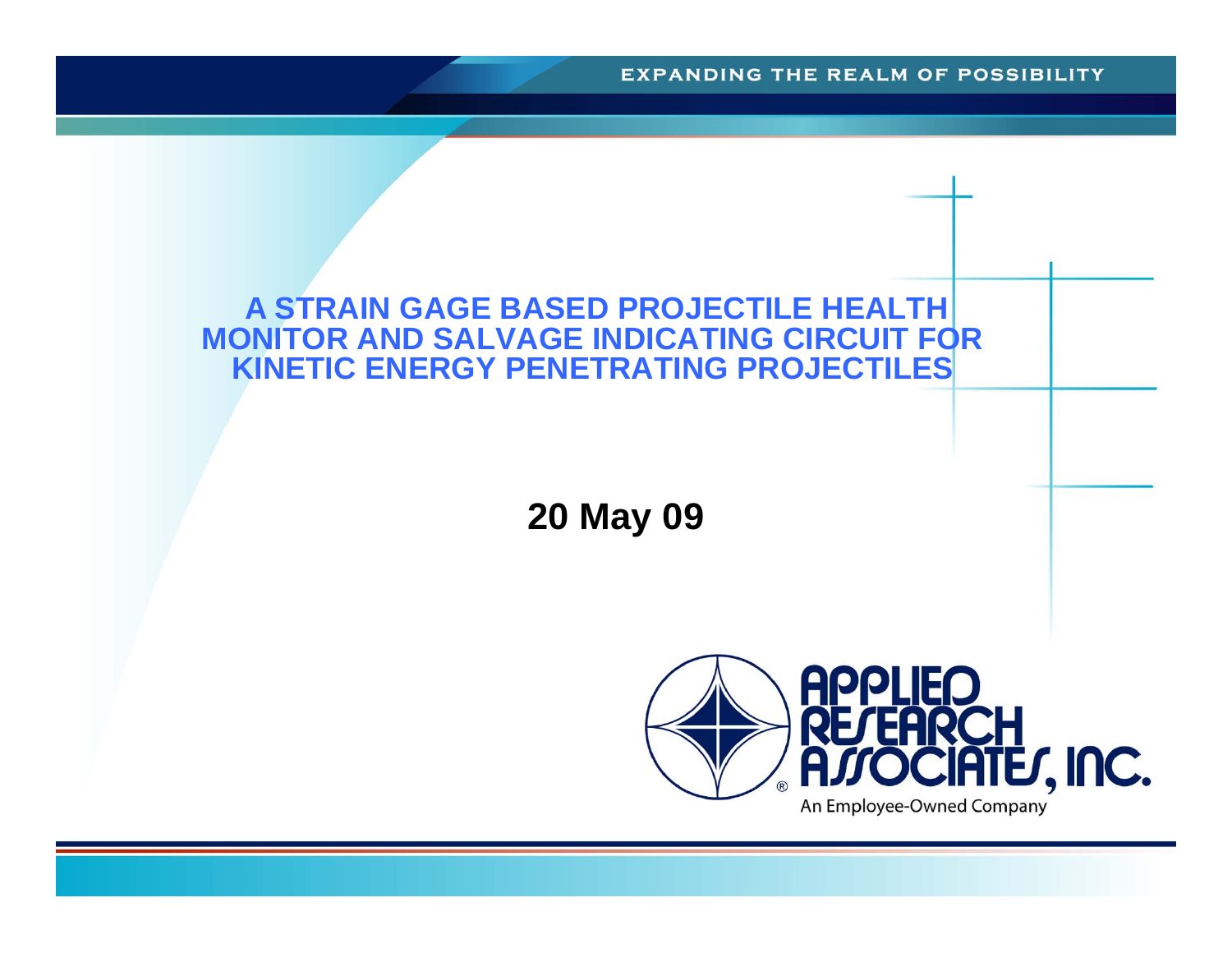## *Program Overview*

- *Develop a Means & Method to:*
	- *Detect and Monitor Stresses Caused by:*
		- *Weapon Case Axial Loads*
		- *Weapon Case Lateral Loads*
	- *Distinguish Between Normal and Deleterious Stress Conditions and Detect Excessive Kinematic Behavior*
- *Verify the Method Against Real World Events*
- *Design the Damage Signaling Circuitry`*

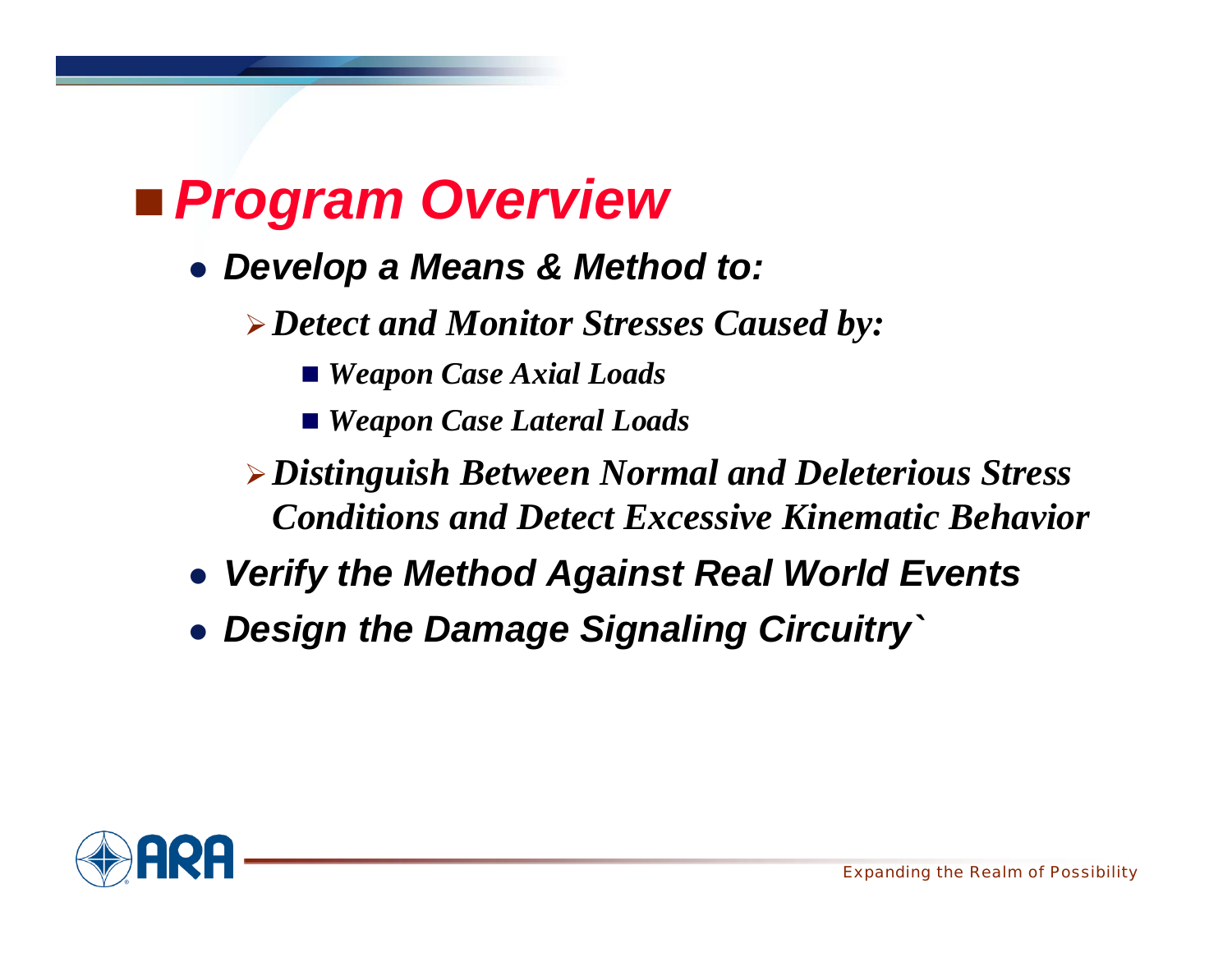## *Program Goals*

- *Set-up the Detection Algorithm in a Simulator*
- *Verify the Algorithm (method) against Real World Events (actual tests)*
- *Design the Circuitry and Select the Transducer*
- *Select the Hardware Interface for DSP Chip*

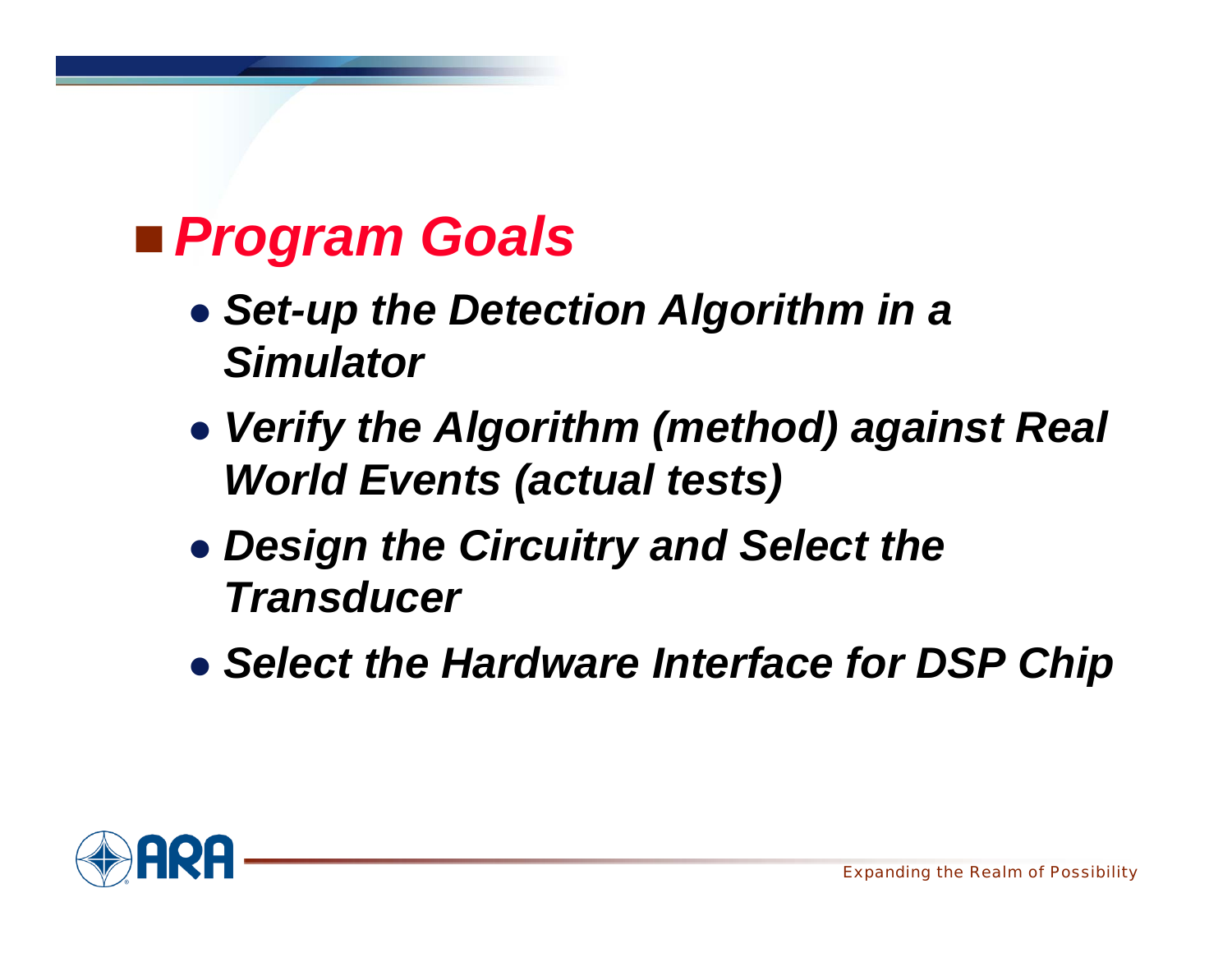# **The Stress Measurement The Stress Measurement**

- u, Rigid Body (RB) Movements (Axial tape measure but lateral micrometer) form basis of the Algorithm
	- Body encountering a resisting target with a force of opposite sense as velocity and proportional to V2
	- Rise time equal to crater depth (Nose Length)
	- Axial RB Stress Waveform a non-structured trapezoid (= low frequency <100 Hz)
	- Lateral RB Stress Waveform a low frequency sinusoid (<500Hz)
	- Total (Heterodyned) Stress RB Waveform a non-structured Sinusoid (= low frequency extraction  $\sim$ 300 Hz)

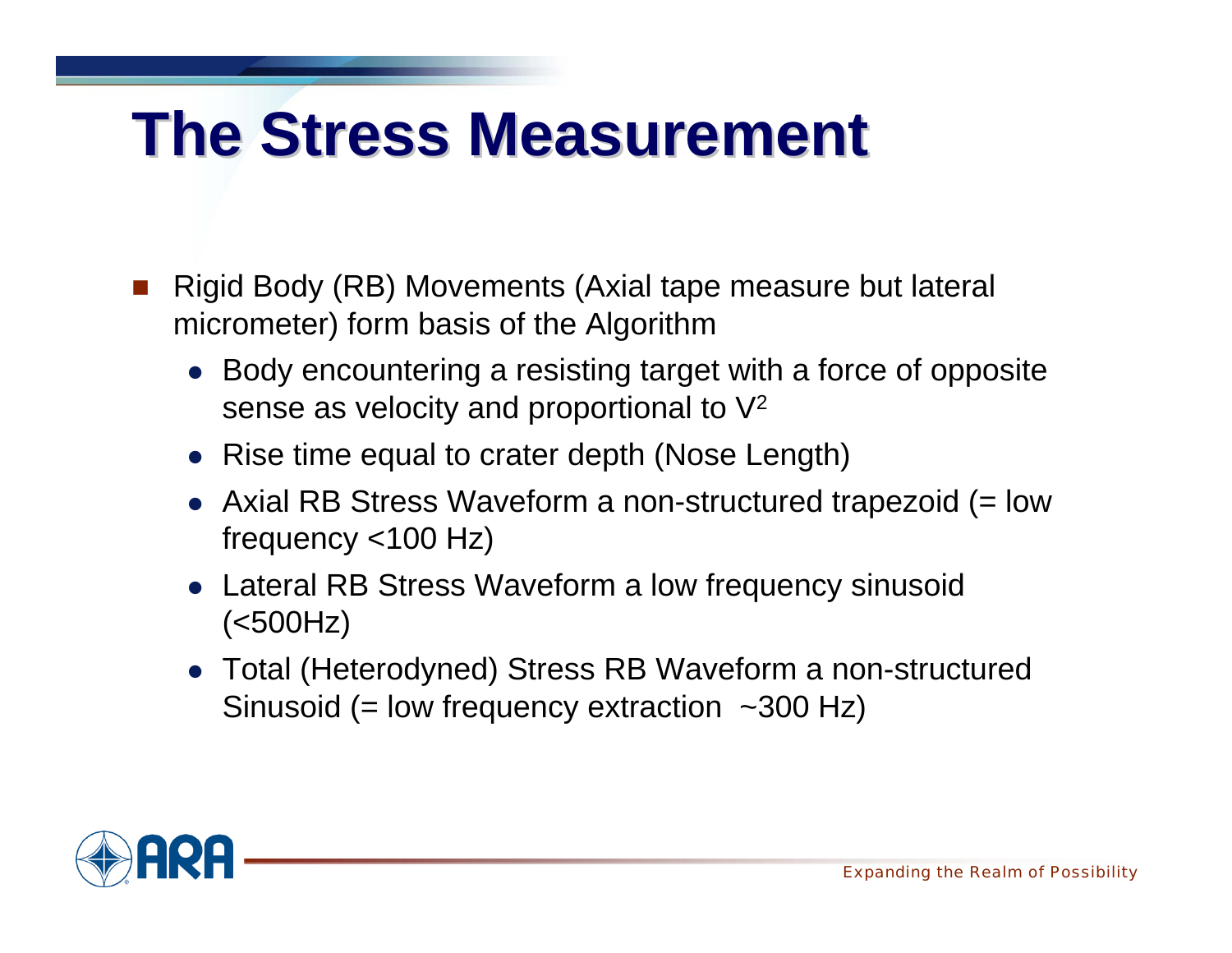#### **Axial Characteristics of RB Signal**



*Expanding the Realm of Possibility*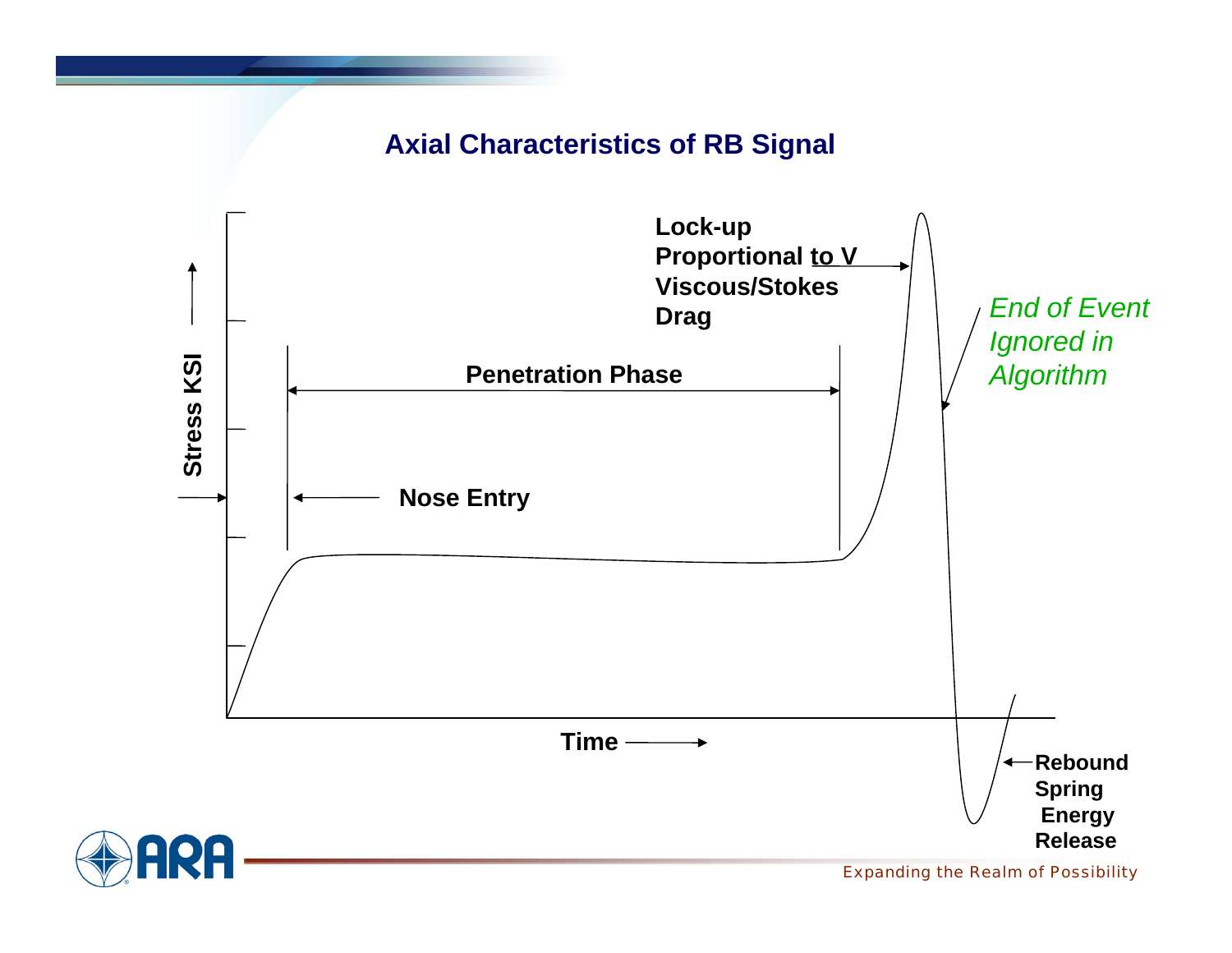### **Heterodyned Axial & Lateral Characteristics of RB Signal**





*Expanding the Realm of Possibility*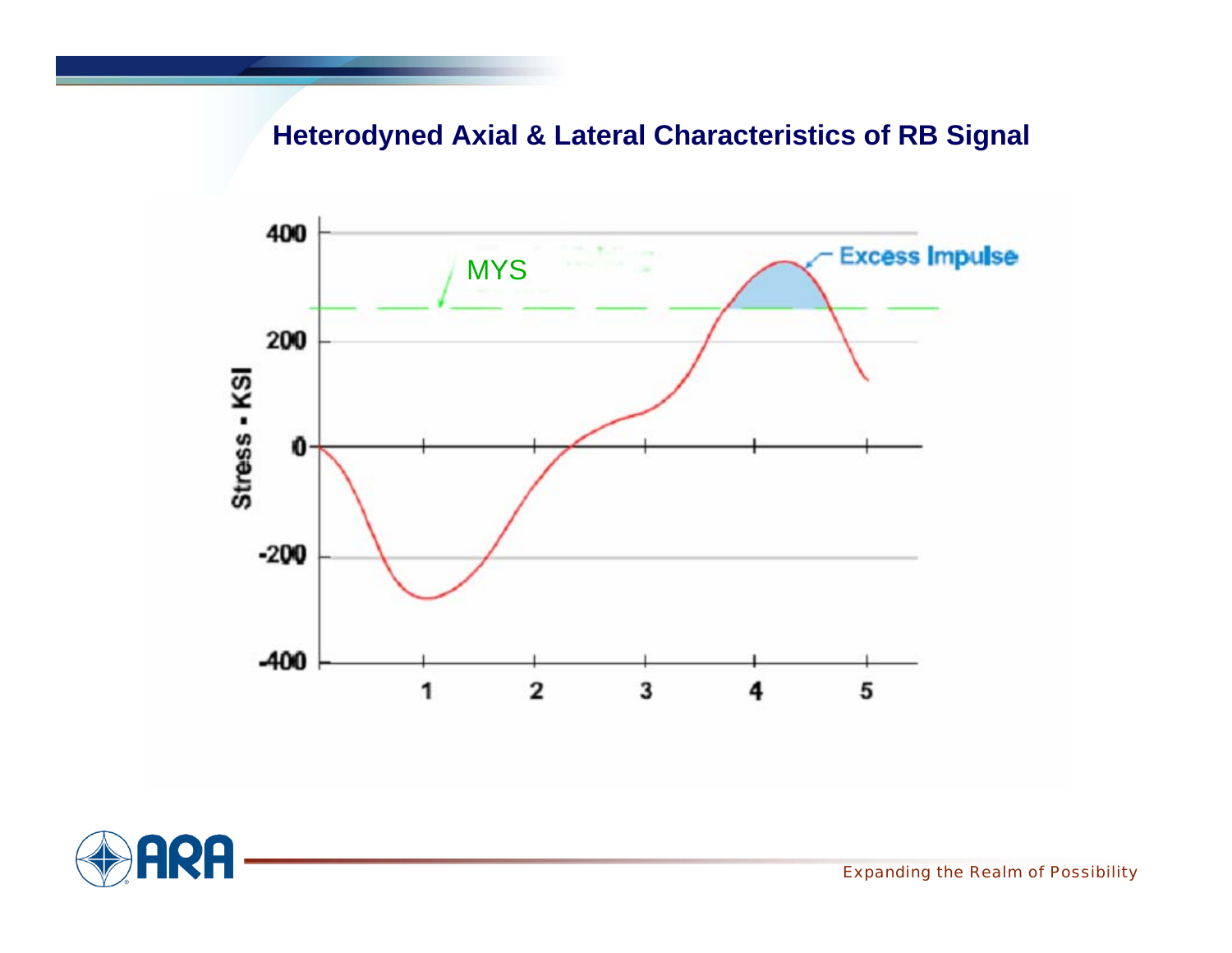### **Heterodyned Signal is the Running 'beat' of Axial and Lateral Case Stresses and Lateral Case Stresses which forms a Low Frequency Sinusoid Frequency Sinusoid**



- Π **A plastic yielding stress is defined; it is:**
	- **A Modified Yield Strength (MYS) which**
		- **Takes into account strain rate effects and**
		- **Is approximately 20% higher than yield**
- Π **When the Heterodyned Signal exceeds the MYS**
	- **The area (Integral above MYS) is defined as an excess impulse (EI)**
	- **The maximum allowable excess impulse (MAEI) is defined as the "Failure Criteria" (point)**
	- $\bullet$  **And thus a singular value (empirically determined) annunciates failure**

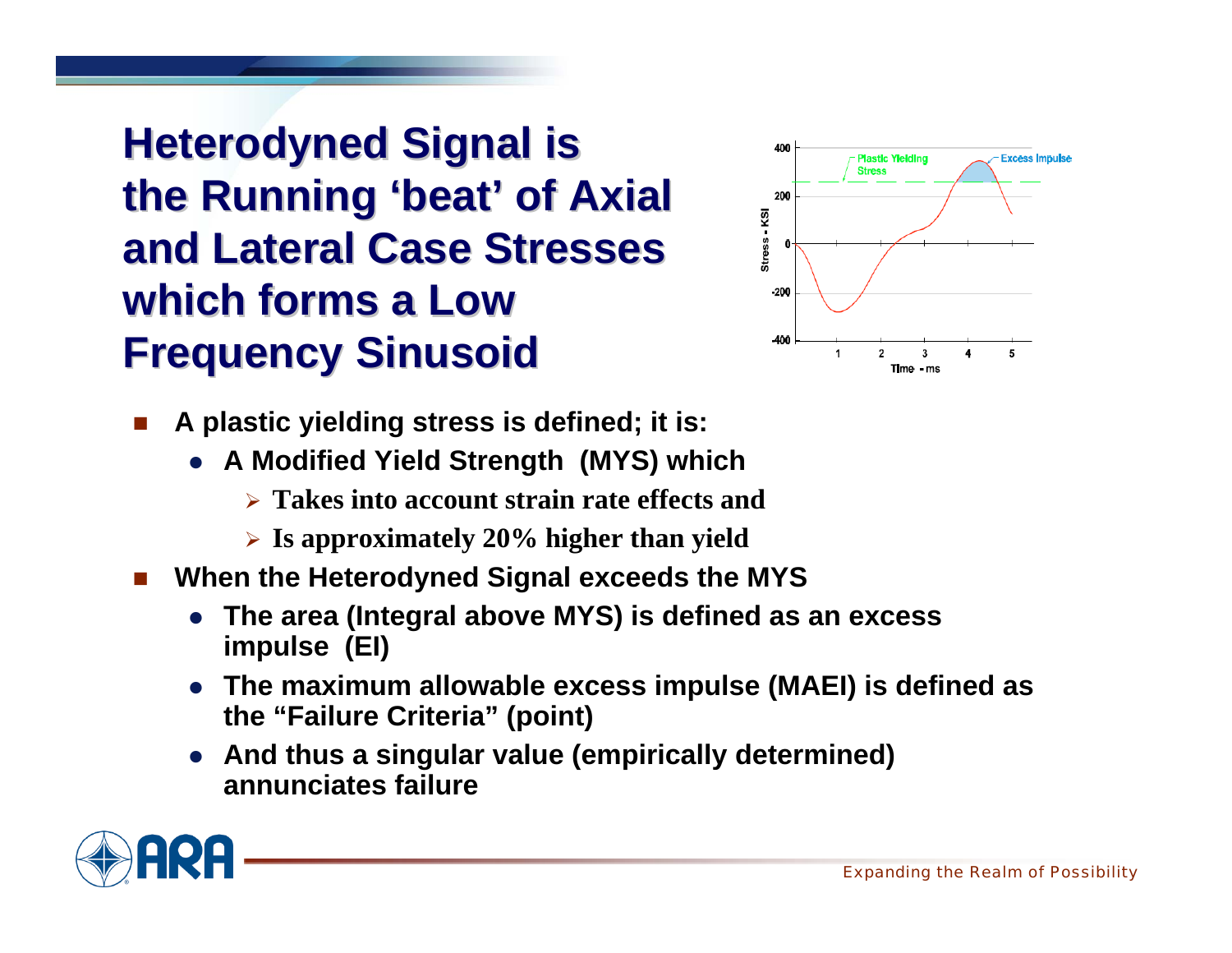### **Testing the Robustness of the EI Algorithm Testing the Robustness of the EI Algorithm**

- П First the MYS value is selected for the Device Under Test
	- $\bullet$  While Scaled from Empirically based knowledge and Somewhat Arbitrary it:
		- $\triangleright$  Is selected in the plastic regime of the material stress strain curve
			- Since area within the linear elastic region (LER) is not of concern and
			- Short excursion into the plastic regime are not of concern and
			- Selection in the LER would desensitize the MAEI
- **The State** Second the initial conditions for the DUT are calculated to exceed the failure criteria
- П The Device is tested, under these conditions, to failure and the EI algorithm failure criteria exactly determined
- **The State**  By scaling, the EI value for the entire family of weapon enclosure failure points is determined
- **The State**  Low cost scaled family testing is utilized to empirically determine the critical point as:
	- $\bullet$  Signal Strength is not effected by scale leaving electrical and calculation systems unaffected
	- The selected scales maintain constant strain rate effects for the rest of the family

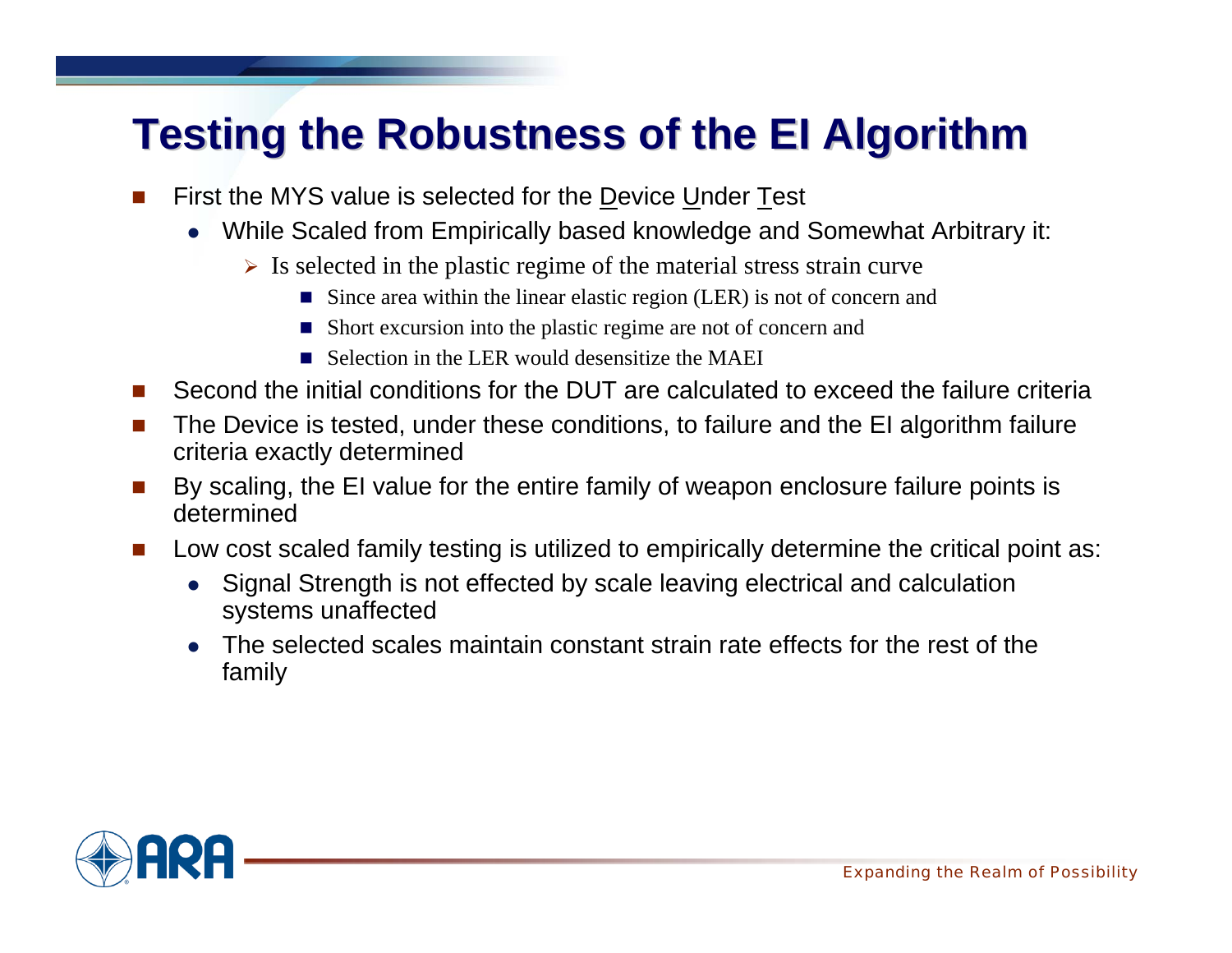**Verification Test No. 1 – OD 2.7" – L/D 11.2 – W 38# - 2 Degrees Nose Up** 





*Expanding the Realm of Possibility*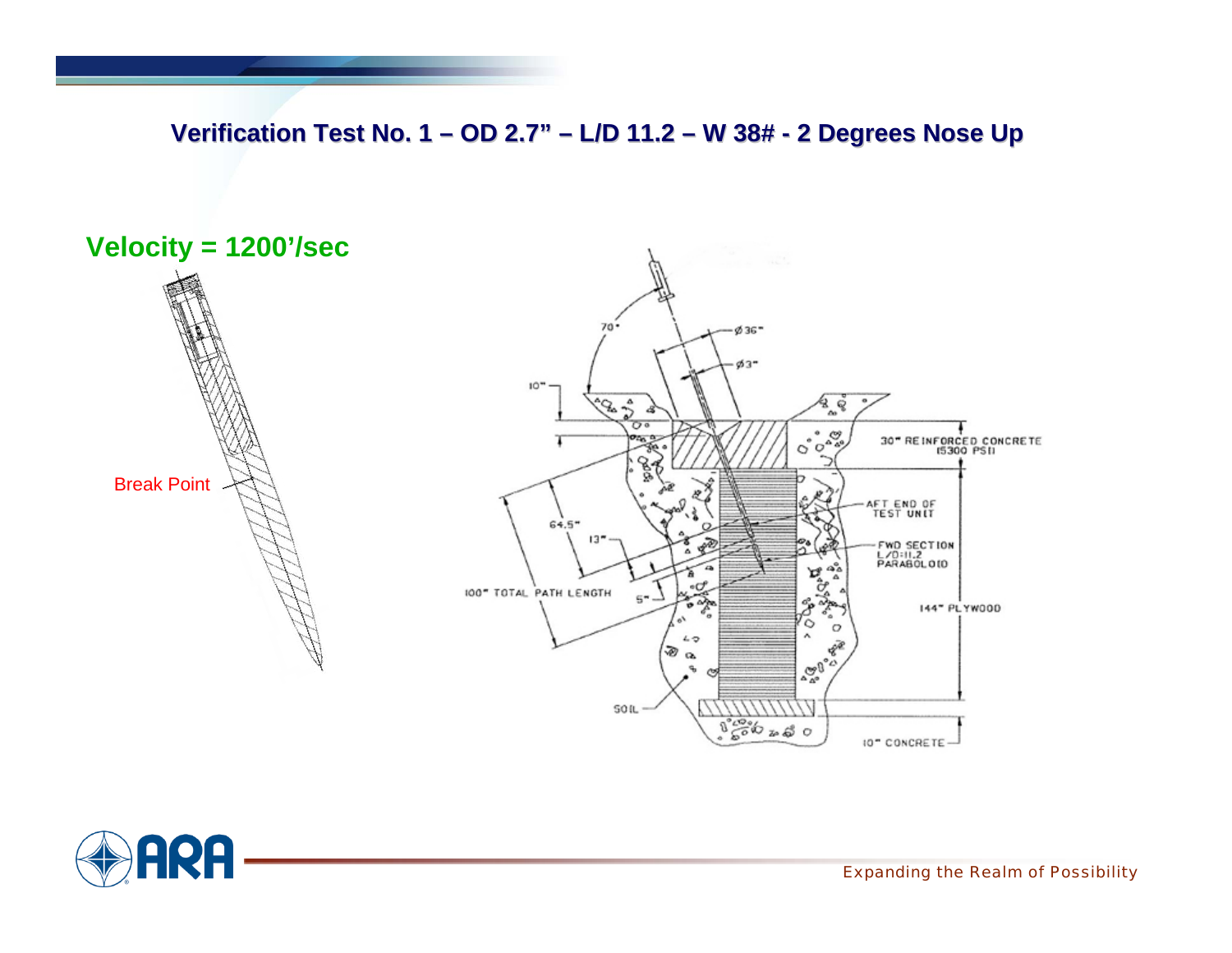

Heterodyned Stress Signal, **Excess Impulse Integral**, and Integration Area

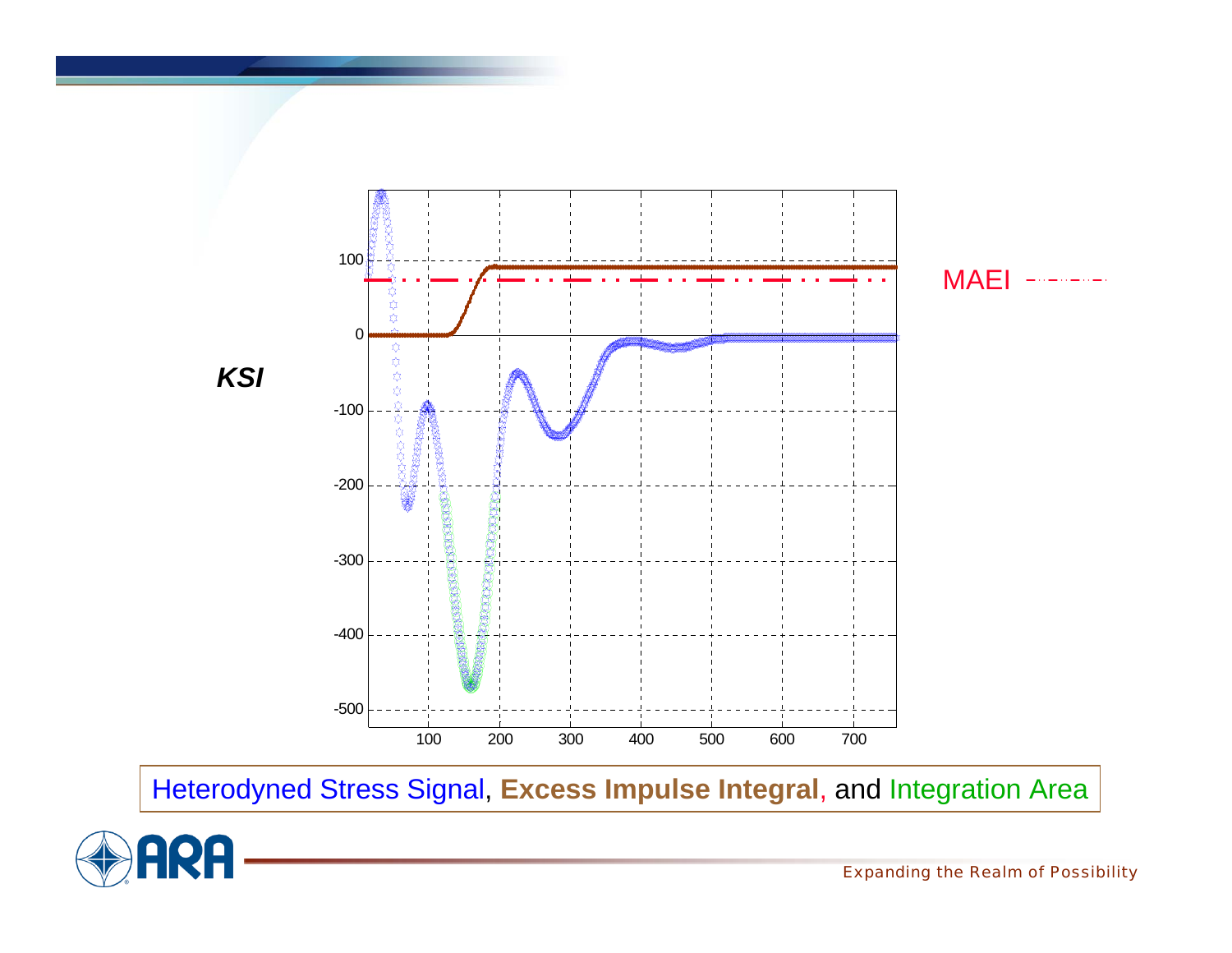### Test No. 2 – OD 2.25" – L/D 15.7 – W 38# - 2 Degrees Nose Up



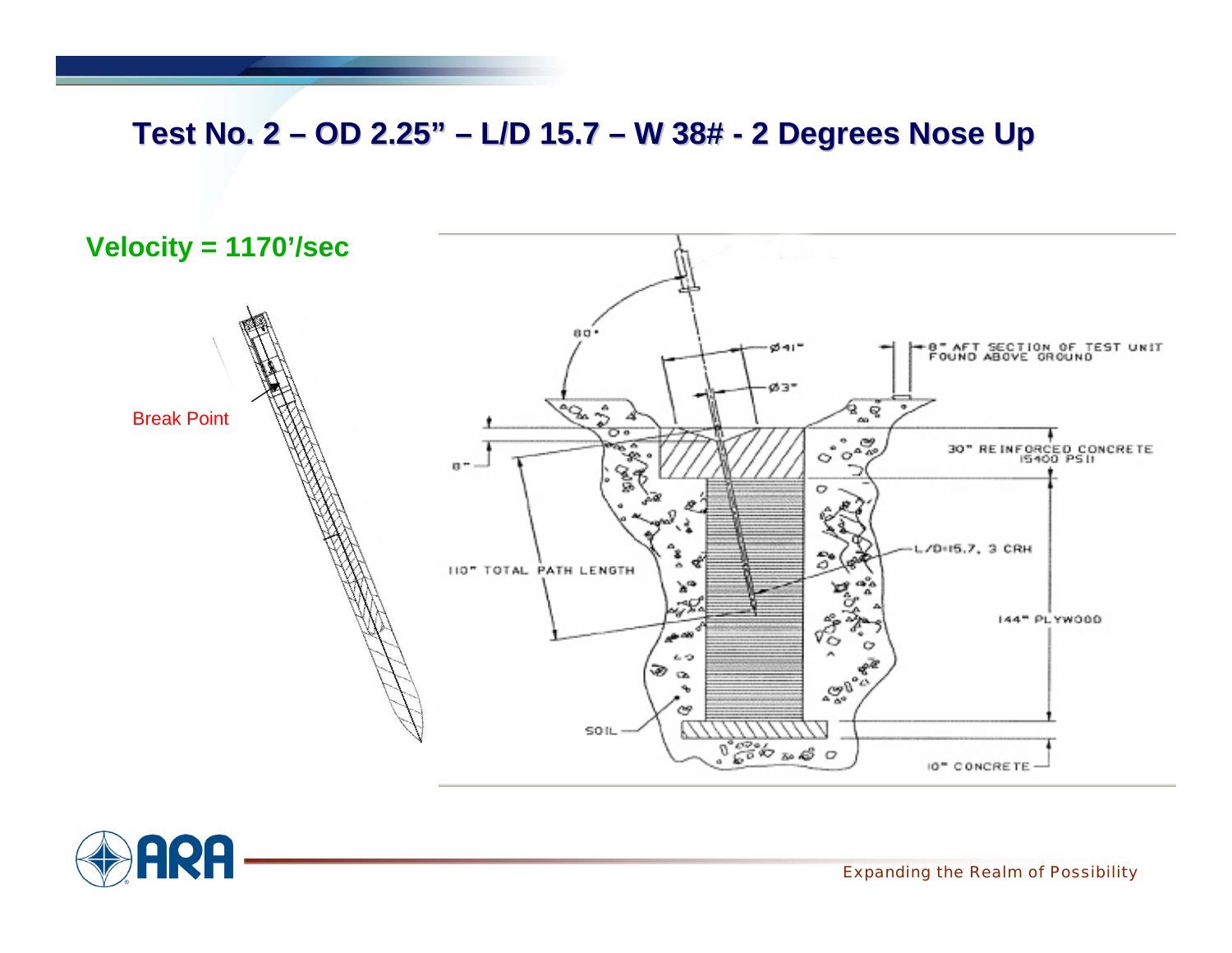

Heterodyned Stress Signal, Excess Impulse Integral, and Integration Area



*Expanding the Realm of Possibility*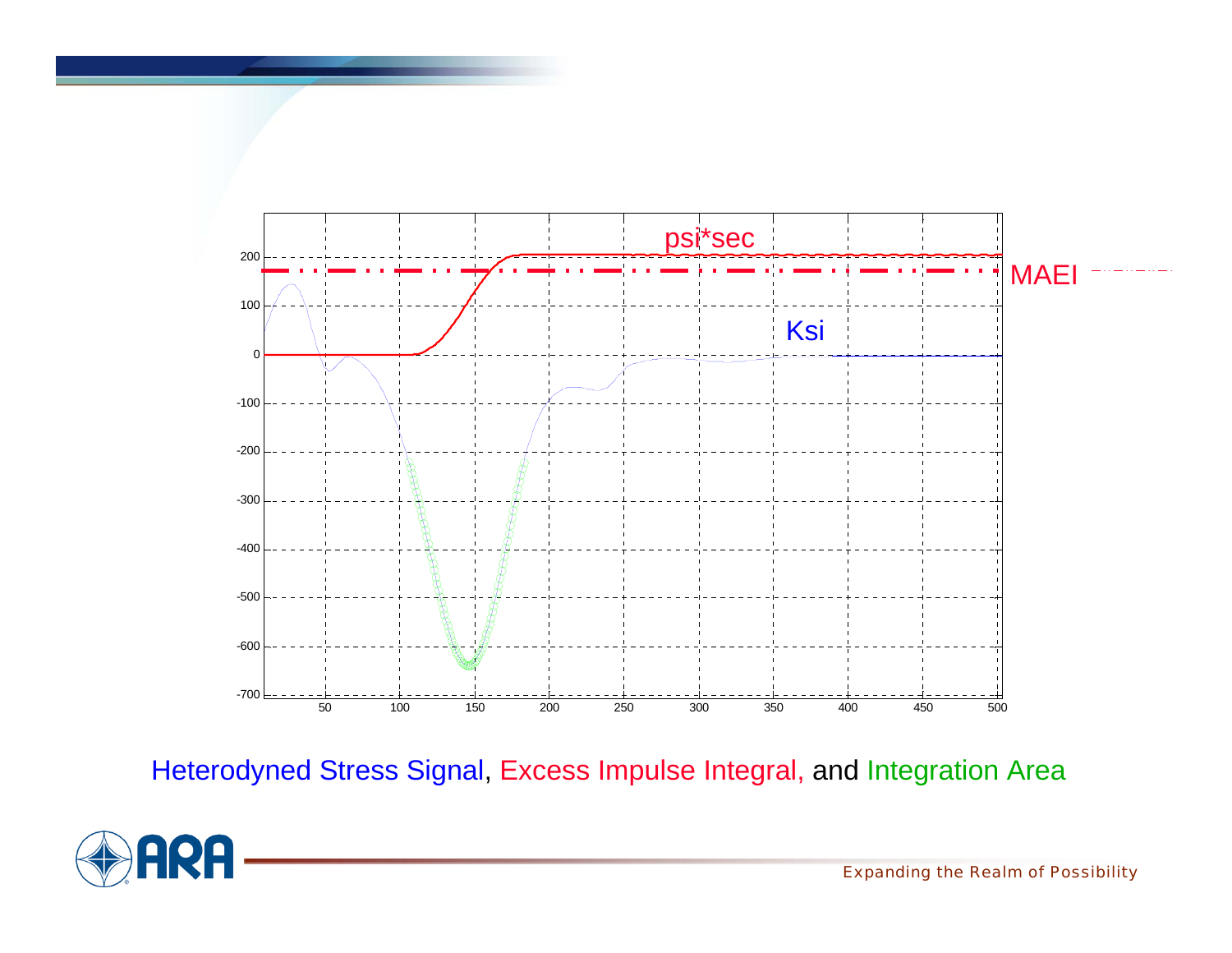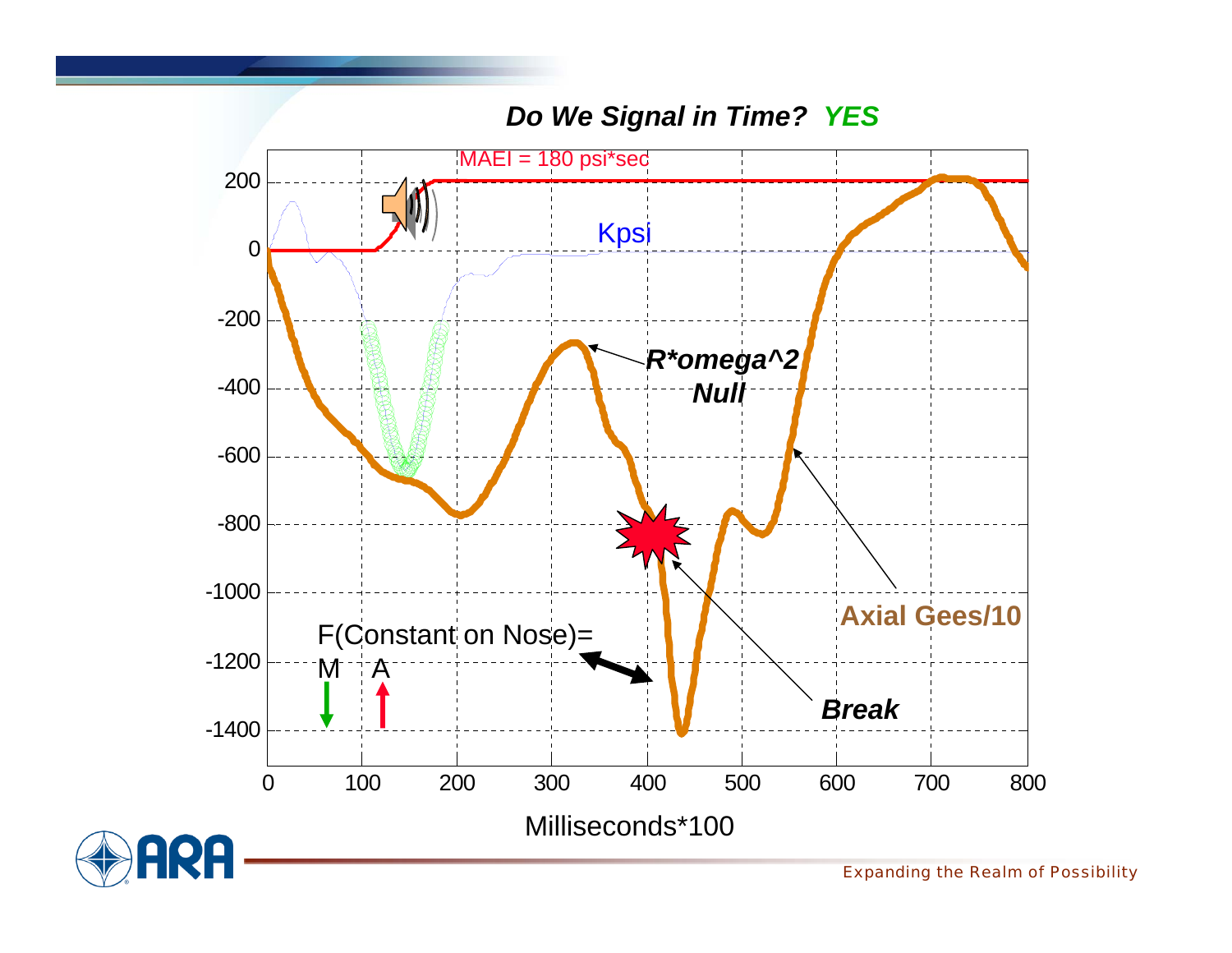# **An Example An Example**

- Е Axial & Lateral low cost Semi-conductor strain gages are placed near CG
- Е Set duplicated at a point 90 degrees rotated from the first
- Е First set is on nose to tail axis
- Е Thin wires routed underneath aspaltic primer to fuze where bridge power is picked up or fzu power used and fire signal impressed on existing wires then demodulated at fuze
- Е Gages produce ~1 volt signal and case acts as anti- alias filter
- Е Heterodyned Signal directly connected to chip A/D. No amplifier, no filter. Chip extracts the low frequency component (filter) or digital beating is used
- Е *This DSP microcontroller chip with GPIO makes the integration, interprets the result, outputs command to fire when critical EI value is reached*



**Strain Gages Mounted Mid-**Body - Two sets of Two @ **90 Degrees Spacing** 

*This example can be applied to any weapon case of any geometry*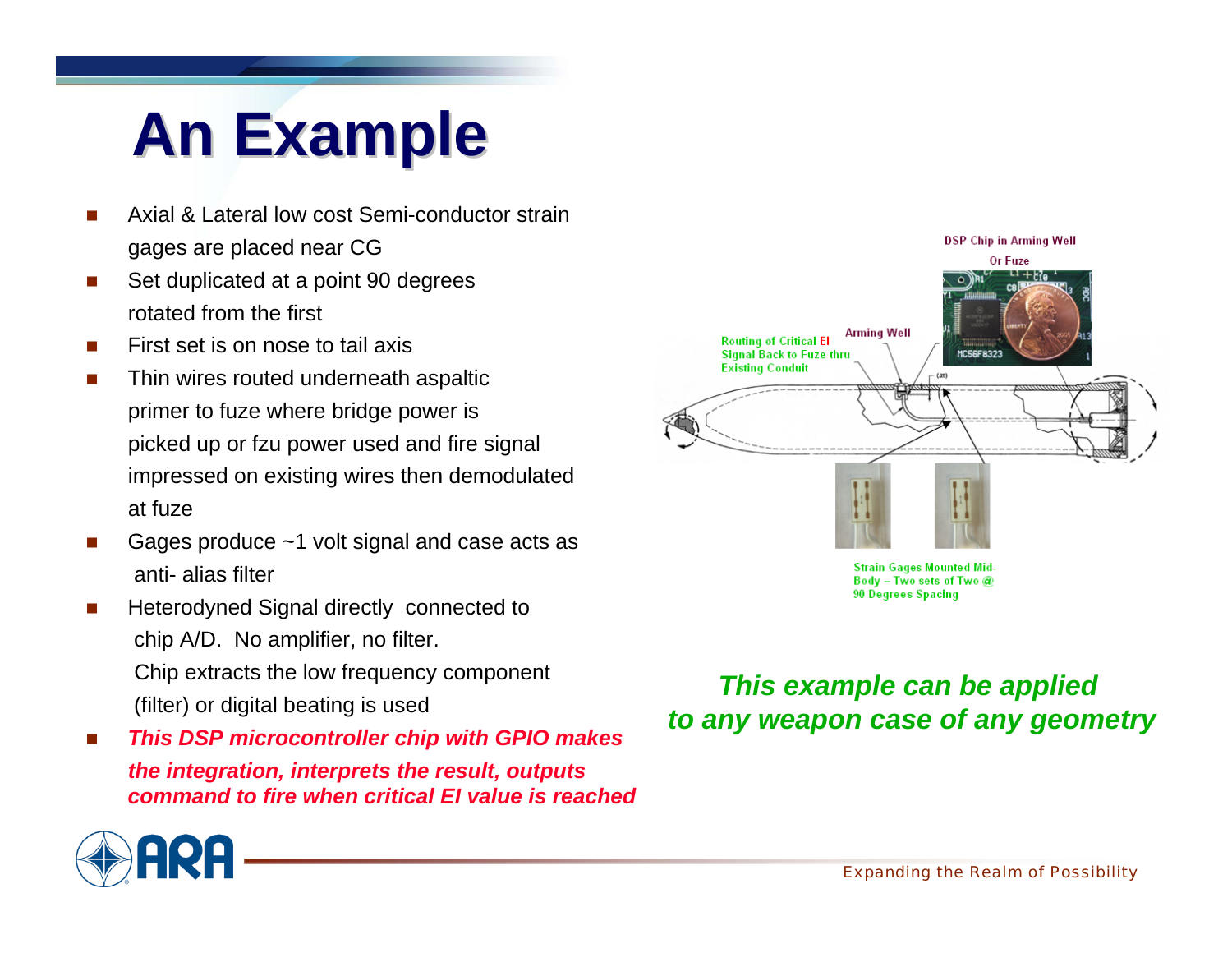## **An Additional Use of the Strain Sensor An Additional Use of the Strain Sensor**

- Π The axial sensing gages in previous example will reproduce rigid body deceleration.
- Π The case mass above the gages provide enough impetus to preserve a robust SNR
- Π To the right results from an Edisonion Effort to:
	- $\bullet$ Compare 7270 to Strain Gage
	- $\bullet$ 100 # projectile @ 2500'/sec
	- $\bullet$  Multilayer Target consisting of:
		- Concrete
		- Plywood
		- Air
- π As shown the agreement is good and in this case preserves area.
- Π Thus, the sensor can act as a layer detector at 1/1000 of the cost. The controller need only be re-programmed with a detection algorithm



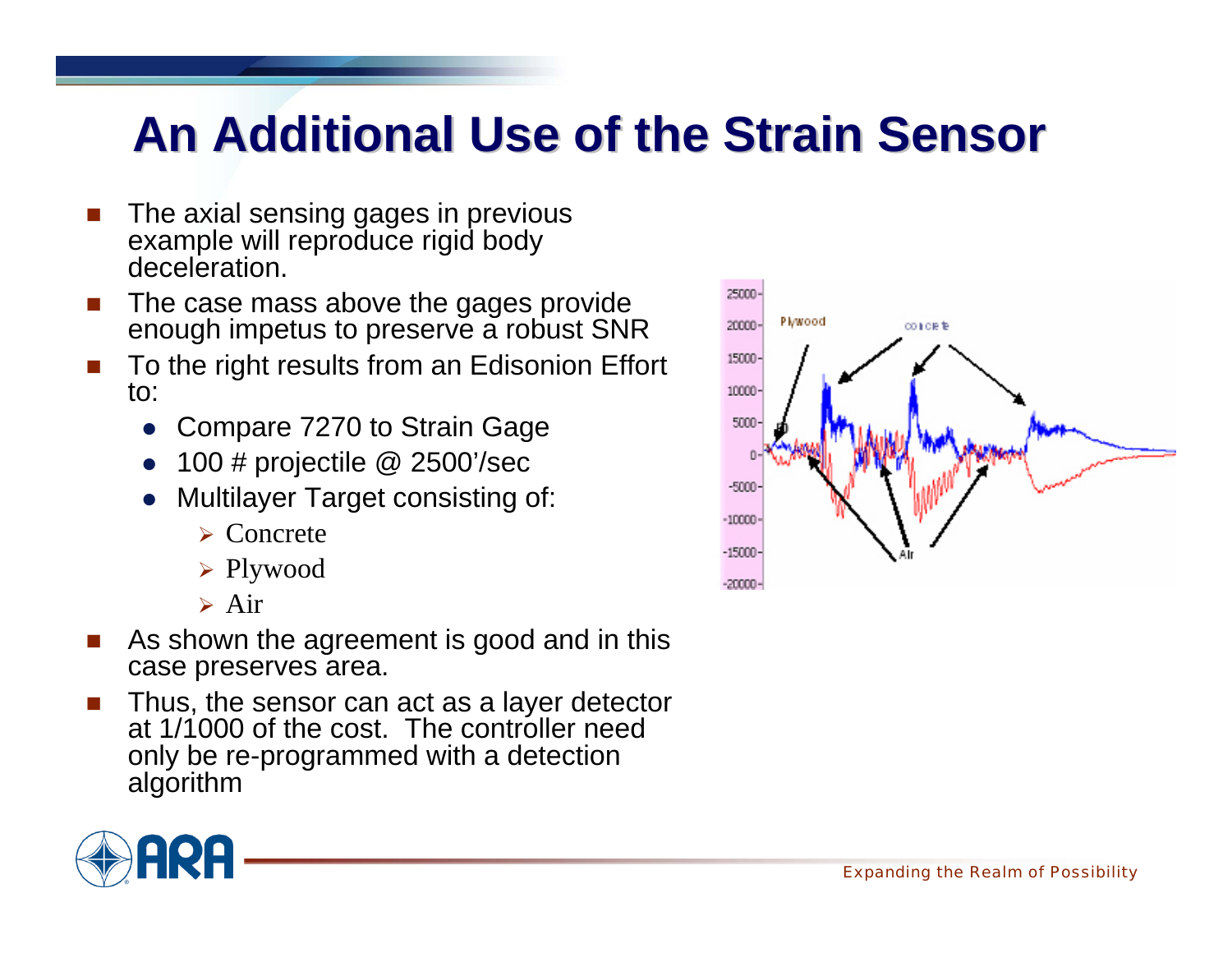# **Another Comparison 1400'/sec 800 # Accel vs Strain**